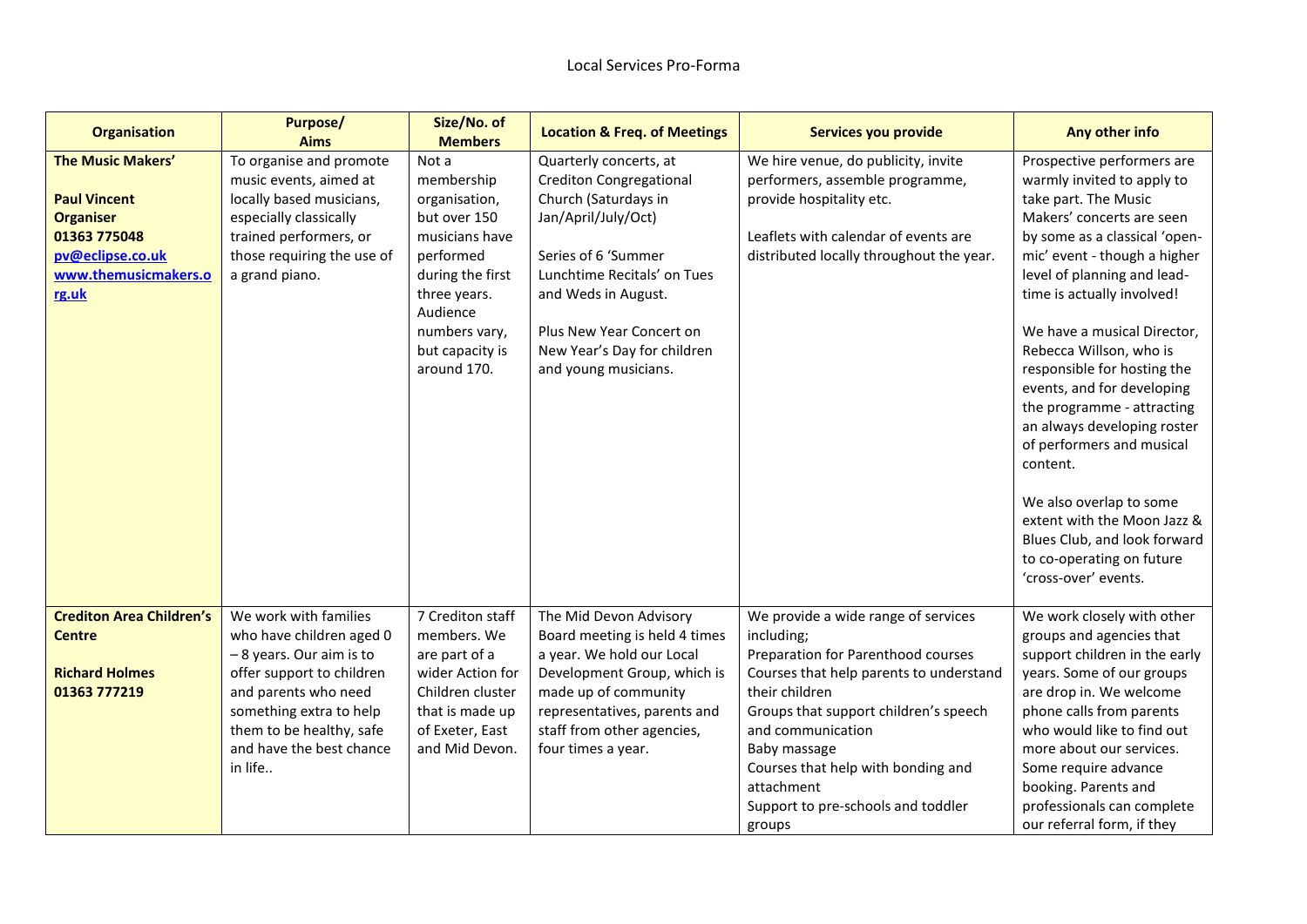| <b>Friends of Crediton</b><br><b>Station</b><br><b>Alan Stewart</b><br><b>Treasurer</b><br>01363 775202<br>alanhutchstewart@gmai<br>l.com | To keep the station sign<br>painting in a good state in<br>line with LSWR colours. To<br>keep the flower beds<br>weeded and plant<br>geraniums each year. Any<br>other work for the station.                                                                                                                        | 5                                                             | 2 months                                                                                                                                    | Groups for young babies<br>One to one work when there is an<br>identified need for a child.<br>Painting of flower bed edges, our shed,<br>Station Crediton signs and benches<br>leading off Tea Room Roof (lead was<br>stolen and after years of complaining,<br>Network Rail allowed us to replace the<br>lead.) Gardening - weeding and planting<br>geraniums.                                                                                                                                                                                                                                                                                                                                                                                   | feel that additional support<br>is needed.<br>I am a doer not an organiser<br>and we are missing our<br>leader, David Gosling, who<br>resigned from F.C.S. |
|-------------------------------------------------------------------------------------------------------------------------------------------|---------------------------------------------------------------------------------------------------------------------------------------------------------------------------------------------------------------------------------------------------------------------------------------------------------------------|---------------------------------------------------------------|---------------------------------------------------------------------------------------------------------------------------------------------|----------------------------------------------------------------------------------------------------------------------------------------------------------------------------------------------------------------------------------------------------------------------------------------------------------------------------------------------------------------------------------------------------------------------------------------------------------------------------------------------------------------------------------------------------------------------------------------------------------------------------------------------------------------------------------------------------------------------------------------------------|------------------------------------------------------------------------------------------------------------------------------------------------------------|
| <b>Crediton Arts Centre</b><br><b>Jack Robson</b><br><b>Administrator</b><br>01363 773260<br>info@creditonartscentr<br>e.org              | The Crediton Arts Centre<br>aims to be a venue and<br>focus for community arts<br>in Crediton and the<br>surrounding area. Our<br>constitution states that<br>the objects of the charity<br>are "to advance the<br>education of the public in<br>the arts of drama, music,<br>dance, literature and<br>visual arts" | 150                                                           | East Street. The Centre is in<br>use 7 days a week                                                                                          | At our East Street building we run<br>regular art classes and workshops and<br>put on a lively programme of theatre,<br>film and music events. We also hire out<br>our 2 studios to a range of community<br>groups e.g. Crediton Youth Theatre, The<br>Brown Paper Bag Theatre Company,<br>Charles Academy of Dance, Slimming<br>World and Karate Club. Elsewhere in the<br>town we organise large-scale<br>participatory arts projects engaging all<br>sections of the community. These<br>include the biennial Shakespeare in the<br>Square, the annual Food Festival, the<br>Music Market and the Christmas Parade.<br>We play a major role in the biannual<br>Crediton Festival, working closely with<br>the Town Team to deliver live theatre |                                                                                                                                                            |
| <b>Crediton Methodist</b><br><b>Church</b><br><b>Lauren Stacey</b><br><b>Youth Worker</b>                                                 | To provide youth work for<br>the young people<br>connected with Crediton<br>Methodist and in Crediton<br>community                                                                                                                                                                                                  | Staff: 3<br>Volunteers: 10<br>Young people:<br>30 'members' + | Crediton Methodist Church.<br>Weekly community youth<br>clubs [twice weekly]. Monthly<br>events for young people<br>connected with Crediton | and music events.<br>Youth Clubs, activities, camps and<br>outings. Healthy cooking courses. C-Card<br>centre. Mentoring/Coaching. Research.<br>Detached work.                                                                                                                                                                                                                                                                                                                                                                                                                                                                                                                                                                                     |                                                                                                                                                            |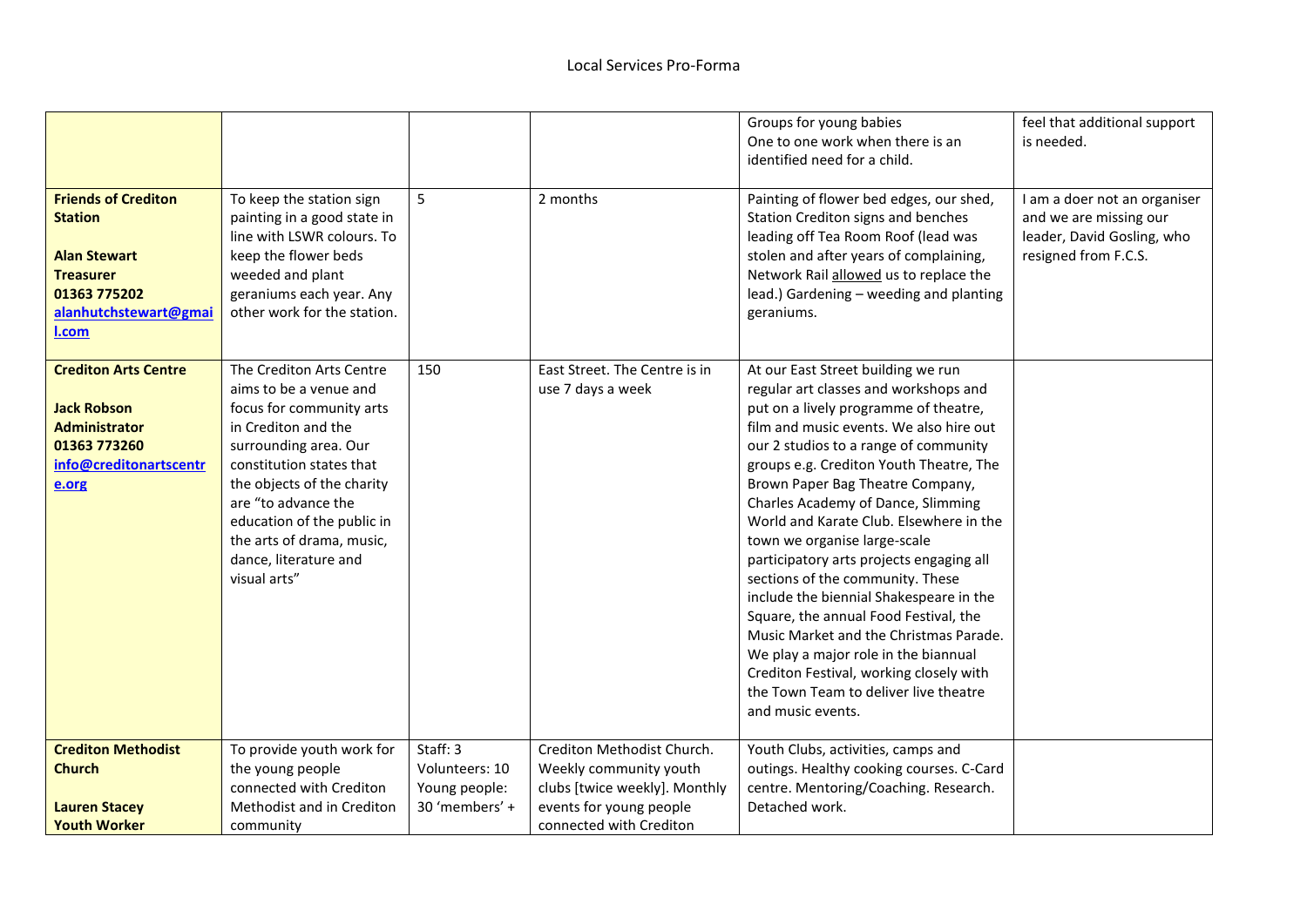| 07454907207<br>01363 776492<br>youthwork@creditonme<br>thodist.org.uk                                                                     |                                                                                                                                                                                                                                                                                                                                                                                                                                                    |                                                                               | Methodist Church [3 x each<br>month]. Detached community<br>work weekly. Schools - 4x<br>weekly. Weekly session for<br>young people during church<br>services. Healthy cooking<br>courses 3x each academic<br>year [6 week courses] |                                                                                                                                                                                                                                                                                                                                                          |                                                                                                                                                                                                                                                                                                                                                               |
|-------------------------------------------------------------------------------------------------------------------------------------------|----------------------------------------------------------------------------------------------------------------------------------------------------------------------------------------------------------------------------------------------------------------------------------------------------------------------------------------------------------------------------------------------------------------------------------------------------|-------------------------------------------------------------------------------|-------------------------------------------------------------------------------------------------------------------------------------------------------------------------------------------------------------------------------------|----------------------------------------------------------------------------------------------------------------------------------------------------------------------------------------------------------------------------------------------------------------------------------------------------------------------------------------------------------|---------------------------------------------------------------------------------------------------------------------------------------------------------------------------------------------------------------------------------------------------------------------------------------------------------------------------------------------------------------|
| <b>Sustainable Crediton</b><br><b>Emma Mitchell</b><br><b>Secretary</b><br>01363 85456<br>info@sustainablecredito<br>n.org.uk             | Sustainable Crediton's<br>mission is to help in<br>Crediton and the local<br>area to lead more<br>sustainable lifestyles and<br>work towards a carbon<br>neutral future. We see a<br>positive future where<br>people value and respect<br>the environment and<br>understand the need to<br>conserve the natural world<br>and its finite resources.<br>Join us and help us to<br>ensure Crediton remains a<br>place we are all proud to<br>live in. | We have<br>around 750<br>supporters<br>receiving our<br>monthly<br>newsletter | Meetings are held in<br>members' homes generally.<br>Special meetings and events<br>are held in a number of places<br>in Crediton. Details are<br>published on our website.                                                         | Please see our website for details of our<br>Action Groups.<br>https://sustainablecrediton.org.uk/<br>Energy saving and energy efficiency<br>advice. Renewable energy advice. Waste<br>reduction, recycling and reuse advice.<br>Hedge laying and coppicing services.<br>Litter picking group. Pig rearing Club.<br>Campaigning on climate change issues | We hold occasional events<br>during the year to which the<br>general public are welcome<br>to attend                                                                                                                                                                                                                                                          |
| 1st Crediton Scout Group<br><b>Debbie Richards</b><br><b>Group Scout Leader</b><br>07712 113787<br>debbie.richards@devon<br>scouts.org.uk | Scouting exists to actively<br>engage and support young<br>people in their personal<br>development,<br>empowering them to<br>make a positive<br>contribution to society. As<br>members of Scouting we<br>are guided by our<br>values Integrity,<br>Respect, Care, Belief,<br>Cooperation                                                                                                                                                           | We currently<br>have<br>approximately<br>65 young<br>members                  | 1st Crediton Scout Hut<br>Newcombes Crediton.<br>Beavers - Thursday evening,<br>Cubs - Tuesday evenings,<br>Scouts - Wednesday evenings                                                                                             | Through our activity programme both<br>our young members and adults work<br>together to ensure all individuals:<br>Have fun, take part in activities indoors<br>and outdoors, learn by doing, share in<br>spiritual reflection, take responsibility<br>and make choices, undertake new and<br>challenging activities, make and live by<br>their Promise. | We are an established Scout<br>Group which has had a<br>strong presence within our<br>town for over 100 years! We<br>are part of Mid Devon<br>Scouting District. Our Group<br>colours are Black and Gold<br>in line with those of our<br>town. Currently our Group<br>consists of a Beaver Colony,<br>Cub Pack and Scout Troop<br>and we also have close link |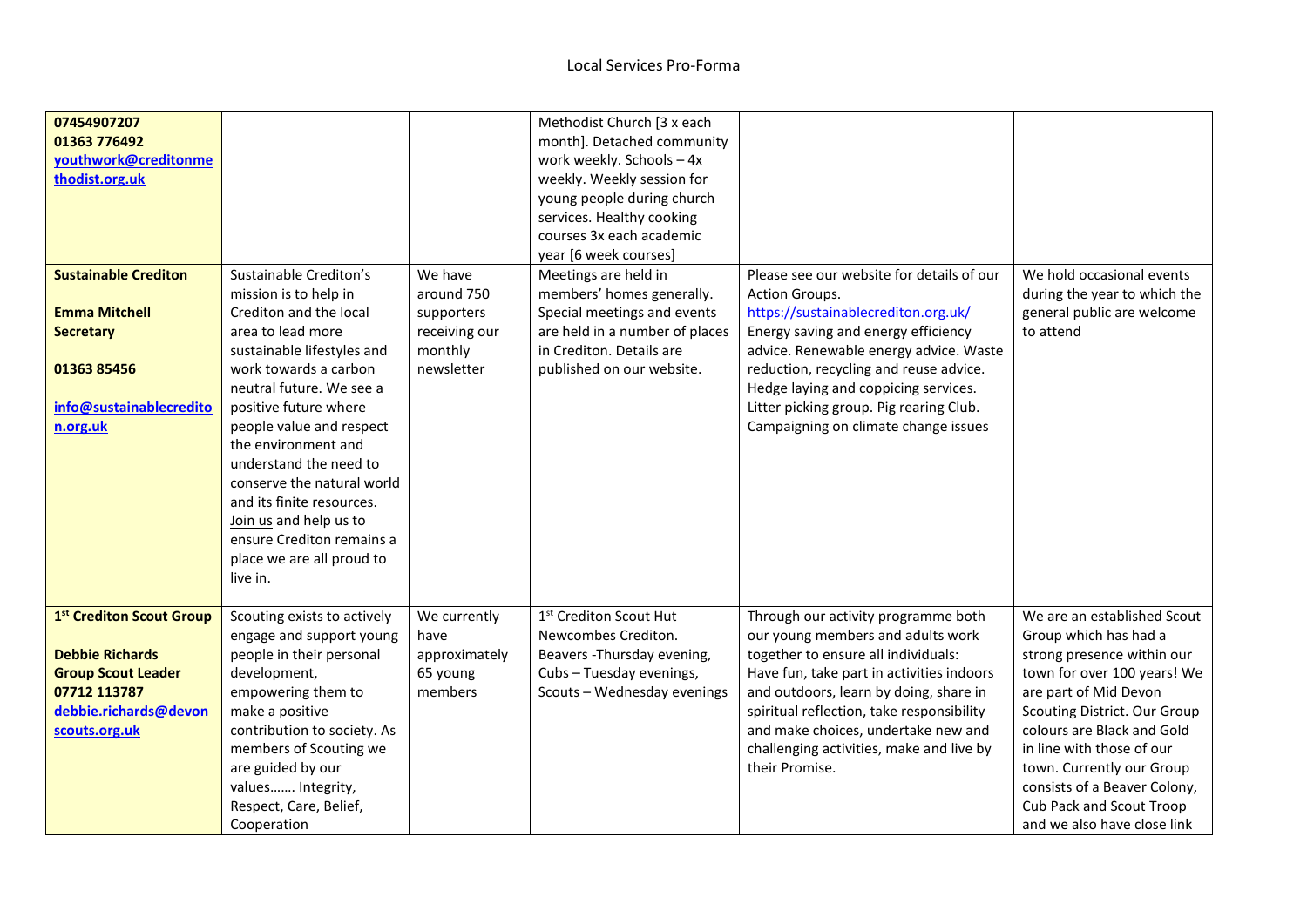|                                                                                                                                                  |                                                                                                                                                                                                                                                                                                           |                                                                                                      |                                                                                                                                              |                                                                                                                                                                                                                                                                                                                                                              | with our 'Red Bull' District<br><b>Explorer Unit with 'The Last</b><br>Resort' sub unit based with<br>us here in Crediton. We very<br>much see ourselves as part<br>of our local community and<br>in addition to the above you<br>will often see us involved                                                            |
|--------------------------------------------------------------------------------------------------------------------------------------------------|-----------------------------------------------------------------------------------------------------------------------------------------------------------------------------------------------------------------------------------------------------------------------------------------------------------|------------------------------------------------------------------------------------------------------|----------------------------------------------------------------------------------------------------------------------------------------------|--------------------------------------------------------------------------------------------------------------------------------------------------------------------------------------------------------------------------------------------------------------------------------------------------------------------------------------------------------------|-------------------------------------------------------------------------------------------------------------------------------------------------------------------------------------------------------------------------------------------------------------------------------------------------------------------------|
|                                                                                                                                                  |                                                                                                                                                                                                                                                                                                           |                                                                                                      |                                                                                                                                              |                                                                                                                                                                                                                                                                                                                                                              | with events within our<br>town.                                                                                                                                                                                                                                                                                         |
| <b>Crediton Food &amp; Drink</b><br><b>Festival</b><br><b>Tim Harris</b><br>Organiser/trustee<br>07487595386<br>harris@eclipse.co.uk             | To provide an annual 2<br>day food and drink festival<br>and associated events<br>throughout the year, free<br>to the public                                                                                                                                                                              | Organising<br>group is 9<br>people                                                                   | Once a month in Sandford                                                                                                                     | A two day food festival and associated<br>events throughout the year                                                                                                                                                                                                                                                                                         |                                                                                                                                                                                                                                                                                                                         |
| <b>Crediton Rugby Football</b><br><b>Club</b><br><b>Colin Mackenzie</b><br><b>Chairman</b><br>07818244381<br>colin.mackenzie8@btint<br>ernet.com | Principally to provide<br>facilities for rugby union<br>and generally to promote,<br>encourage and facilitate<br>the playing of rugby union<br>in the area of Crediton and<br>amongst the community                                                                                                       | Approximately<br>400 members<br>including<br>players from<br>age group 9 to<br>seniors [15<br>teams] | General Committee and sub-<br>committee meetings are held<br>every two weeks at the rugby<br>club. Directors meetings are<br>held quarterly. | Coaching and games for: Under 9 years<br>to Under 16 years boys teams. Under 13,<br>Under 15 and Under 18 years girls<br>teams. Colts [16 to 18 years - boys]<br>Three senior mens team 18 years plus.<br>Venue for Devon RFU, RFU, County and<br>England Deaf Rugby training events,<br>meetings and sometimes games.                                       | The Club is available to hire<br>for community use e.g.<br>meetings, training events,<br>social gatherings.                                                                                                                                                                                                             |
| <b>Age Concern Crediton</b><br><b>Beverley Whaley</b><br><b>Centre Manager</b><br>01363 775008<br>info@ageconcerncredito<br>n.co.uk              | Our aim is to enhance the<br>quality of life for the 50<br>plus of Crediton & District.<br>Providing a service that<br>meets their needs, so<br>enabling them to<br>independence, safeguards<br>privacy and offers<br>opportunities to enjoy and<br>contribute to society as<br>fully as possible. We aim | We are a small<br>organisation<br>with 14 paid<br>staff, 6 Trustees<br>and 35<br>Volunteers          | The Lady Mills Centre Deep<br>Lane Crediton - daily                                                                                          | At the Centre - Day Care - Mon-Friday<br>Art Group – every $1^{st}$ & $3^{rd}$ Thursday of<br>each month<br>Foot Care - 3 sessions per month<br>Enquiries and sign posting - daily<br>Room Hire<br>Talks on ACC services to local groups.<br>At the Leisure Centre;<br>Keep fit - Every Tuesday 11.30 to 12.30<br>Clients own homes;<br>Home Support - Daily | Healthier and more active<br>people and communities.<br>People have company and<br>relief from all drawbacks of<br>solitary occupation. It can<br>reduce the risk of major<br>illnesses, such as heart<br>disease and strokes. Being<br>active can boost self-<br>esteem, mood, sleep quality<br>and energy, as well as |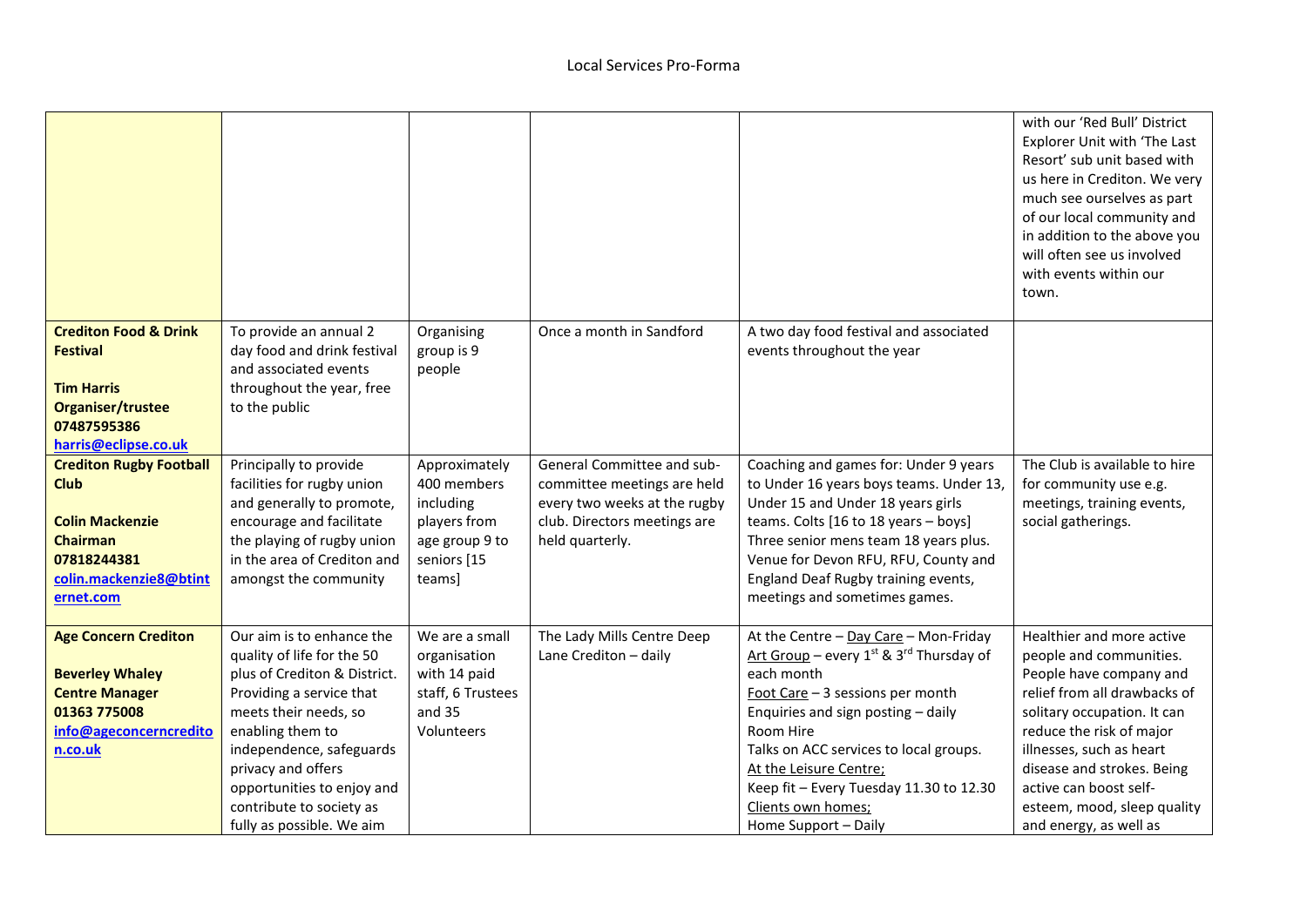|                            | to achieve the objectives   |                 |                             | Domestic cleaning - weekly               | reducing your risk of stress,    |
|----------------------------|-----------------------------|-----------------|-----------------------------|------------------------------------------|----------------------------------|
|                            | through providing our       |                 |                             | Assisted shopping - weekly               | depression, dementia and         |
|                            | services.                   |                 |                             | Charity Shop                             | Alzheimer's diseases.            |
|                            |                             |                 |                             |                                          | <b>Stronger Communities;</b>     |
|                            |                             |                 |                             |                                          | strengthening our                |
|                            |                             |                 |                             |                                          | communities can improve          |
|                            |                             |                 |                             |                                          | people's health and              |
|                            |                             |                 |                             |                                          | wellbeing. These new             |
|                            |                             |                 |                             |                                          | activities will help connect     |
|                            |                             |                 |                             |                                          | people and gain ideas and        |
|                            |                             |                 |                             |                                          | skills of local people to make   |
|                            |                             |                 |                             |                                          | sure the best care and           |
|                            |                             |                 |                             |                                          | support possible is available    |
|                            |                             |                 |                             |                                          | to everyone, giving them         |
|                            |                             |                 |                             |                                          | choice and independence          |
|                            |                             |                 |                             |                                          | also reducing isolation and      |
|                            |                             |                 |                             |                                          | loneliness, introduction of      |
|                            |                             |                 |                             |                                          | companionship leading to         |
|                            |                             |                 |                             |                                          | formation of friendships,        |
|                            |                             |                 |                             |                                          | maintaining social               |
|                            |                             |                 |                             |                                          | confidents, an increase to       |
|                            |                             |                 |                             |                                          | mobility enabling to fulfil      |
|                            |                             |                 |                             |                                          | independent lives. By            |
|                            |                             |                 |                             |                                          | becoming more active and         |
|                            |                             |                 |                             |                                          | working together, we can         |
|                            |                             |                 |                             |                                          | gain an insight in defects in    |
|                            |                             |                 |                             |                                          | personal circumstances.          |
|                            |                             |                 |                             |                                          |                                  |
| <b>Crediton Lions Club</b> | Crediton Lions Club is a    | In Crediton we  | Monthly on the second       | We particularly support health issues    | In addition to the support       |
|                            | part of the world largest   | have 12         | Tuesday each month at 7.45. | particularly diabetes, sight issues and  | we give, Lions Clubs have        |
| <b>Eric Parkes</b>         | service organisation and    | members. There  | We meet at the Community    | supporting young people. We support      | social interaction with other    |
| <b>President</b>           | our aim is to support the   | are 60 clubs in | room in Clifford Gardens.   | various health related charities,        | clubs in the district, Skittles, |
| 01363 82878                | local community and         | the South West  |                             | Hospices and Youth Groups etc. from      | Quizzes and provide an           |
| esparkes47@yahoo.co.u      | beyond in a number of       | and over 600 in |                             | various fund raising activities. We      | interesting and enjoyable        |
| <u>k</u>                   | ways with every penny       | the UK. Lions   |                             | promote Diabetic Screening and Eye       | time away from the normal        |
|                            | collected going directly to | worldwide       |                             | Health issues. We promote and supply     | routine. Lions Clubs are not     |
|                            | good causes. Not one        | number over     |                             | free of charge the Lions 'Message in a   | political in any way.            |
|                            | penny goes on               | 1.5 million.    |                             | Bottle' for vulnerable people. The Local |                                  |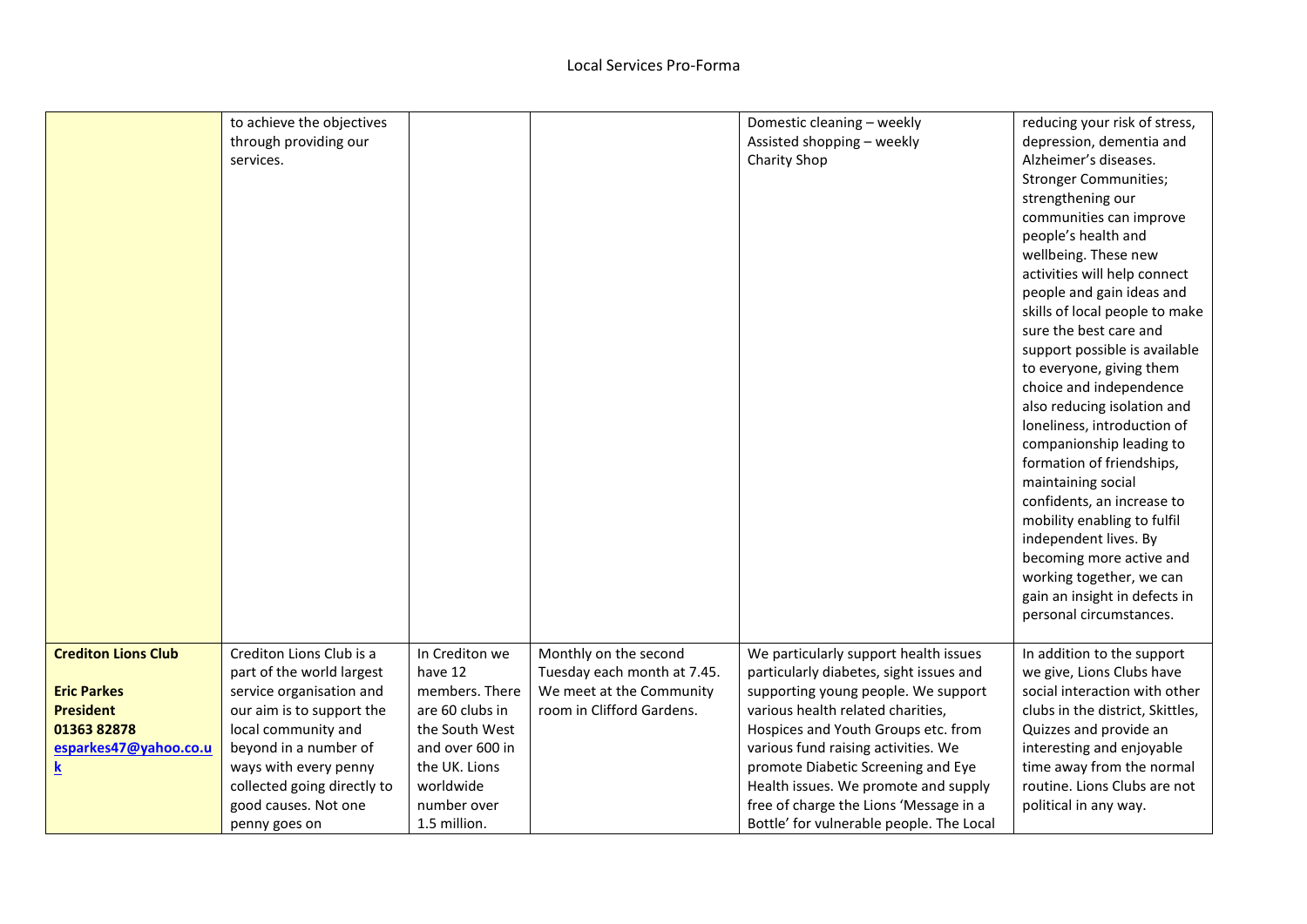|                                                                                                                                       | administration. The Lions'<br>Mission statement is to<br>empower volunteers to<br>serve their communities,<br>meet humanitarian need,<br>encourage peace and to<br>promote international<br>understanding.                                                                                                                                                                                                  |                                                                                                                                                                                                                                                     |                                                                                                                                                                                                                    | Talking Newspaper Service is a project of<br>Crediton Lions Club. A number of Youth<br>related projects are undertaken,<br>including the International Lions Peace<br>Poster competition, currently four local<br>primary schools take part in this annual<br>competition.                                                                                                                                                                                      |                                                                                                       |
|---------------------------------------------------------------------------------------------------------------------------------------|-------------------------------------------------------------------------------------------------------------------------------------------------------------------------------------------------------------------------------------------------------------------------------------------------------------------------------------------------------------------------------------------------------------|-----------------------------------------------------------------------------------------------------------------------------------------------------------------------------------------------------------------------------------------------------|--------------------------------------------------------------------------------------------------------------------------------------------------------------------------------------------------------------------|-----------------------------------------------------------------------------------------------------------------------------------------------------------------------------------------------------------------------------------------------------------------------------------------------------------------------------------------------------------------------------------------------------------------------------------------------------------------|-------------------------------------------------------------------------------------------------------|
| <b>Crediton Town Band</b><br><b>Gill Sutton</b><br><b>Secretary</b><br>01363 773641<br>gillcsutton@gmail.com                          | The enjoyment of making<br>music together with folk of<br>all ages                                                                                                                                                                                                                                                                                                                                          | 25<br>approximately                                                                                                                                                                                                                                 | Haywards School House every<br>Wednesday evening.                                                                                                                                                                  | Supporting the Town and local charities<br>in a musical capacity.                                                                                                                                                                                                                                                                                                                                                                                               |                                                                                                       |
| <b>Crediton Courier</b><br><b>Alan Quick</b><br><b>Editorial Manager</b><br>01363 774263<br>editor@creditoncourier<br>newspaper.co.uk | Weekly local newspaper<br>serving the Crediton<br>Community                                                                                                                                                                                                                                                                                                                                                 |                                                                                                                                                                                                                                                     |                                                                                                                                                                                                                    |                                                                                                                                                                                                                                                                                                                                                                                                                                                                 |                                                                                                       |
| <b>Crediton Trefoil Guild</b><br><b>Mrs Pat Burton</b><br><b>Secretary</b><br>01363 774909<br>patburton8@aol.com                      | Trefoil Guild can be<br>summed up as "Guiding<br>for Adults" where<br>members find fun,<br>friendship and<br>opportunities to make a<br>difference. It offers<br>members personal and<br>social opportunities whilst<br>also supporting Guiding<br>and Scouting. You do not<br>need to have been<br>involved with Guiding in<br>the past to become a<br>member but would need<br>to agree with our National | The Trefoil<br>Guild is a<br>National<br>organisation,<br>divided into<br>Regions,<br>Counties and<br>comprising<br>many individual<br>Guilds, each one<br>being<br>responsible for<br>planning and<br>organizing its<br>own annual<br>Programme to | Regular monthly meetings are<br>held at Age Concern - Lady<br>Mills Centre, Deep Lane,<br>Crediton usually on the first<br>Wednesday of each month<br>[unless Programme specifies<br>otherwise] and start at 7p.m. | Crediton Trefoil Guild does not provide<br>specific services as such, but through our<br>Programme we try to support/involve<br>other local organisations [e.g. Lions,<br>Rotary, Crediton History Society, Church<br>Tree Festival, Handbell Ringers, Devon<br>Freewheelers, to name but a few] we<br>join in the International Aid Shoebox<br>Appeal annually and support various<br>other appeals such as knitting for<br>premature babies etc. when we can. | There is an annual<br>membership fee to cover<br>national capitation fees and<br>our rent/activities. |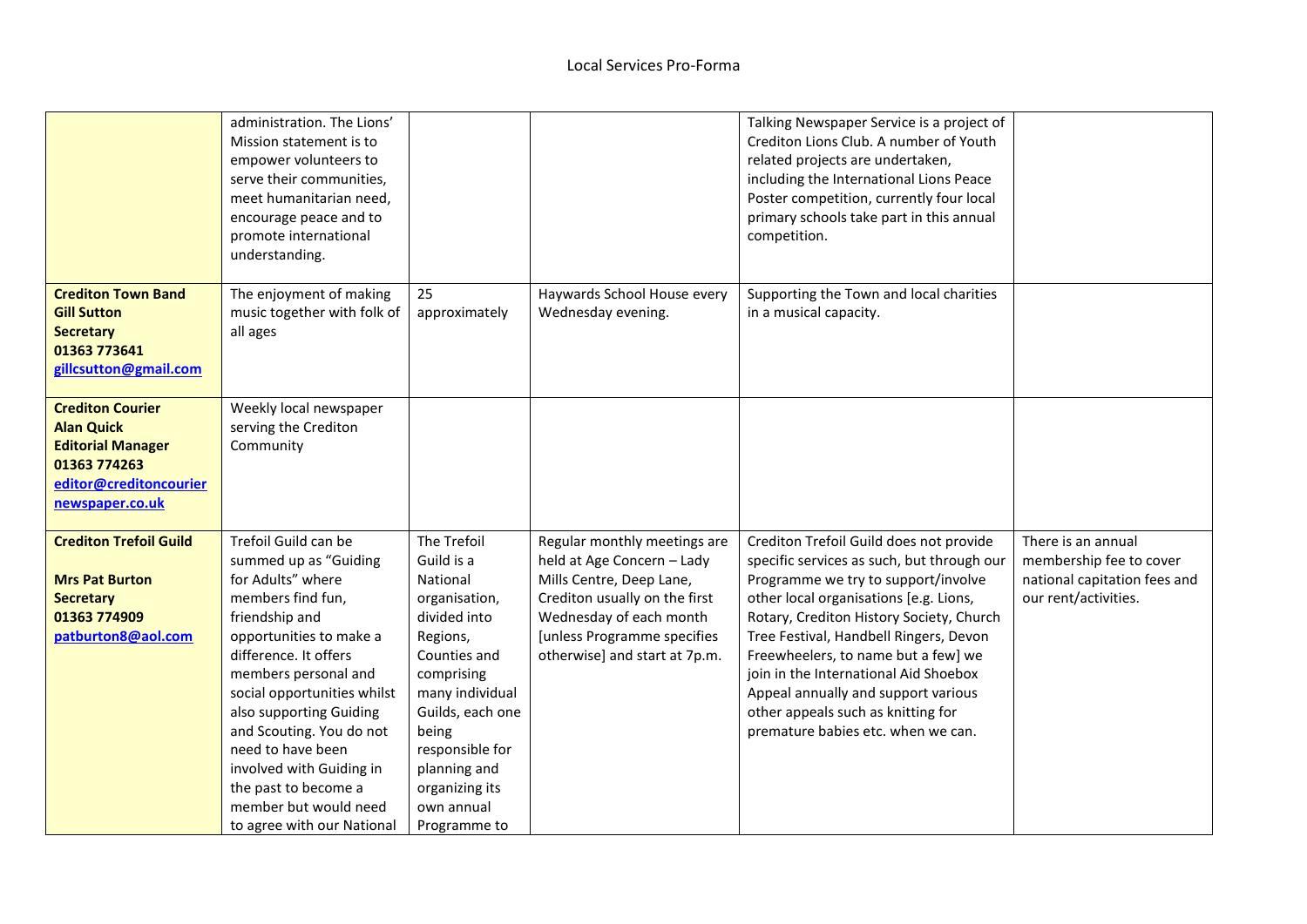|                                                                                                                                                                      | Aims: to keep alive among<br>members the spirit of the<br><b>Guide and Scout Promises</b><br>and Laws - to carry that<br>spirit into the<br>communities in which<br>members live and work -<br>to give practical, financial<br>and moral support to<br><b>Guiding and Scouting</b> | provide variety,<br>fun, education<br>and enjoyment.<br>We can also<br>take part [and<br>we often do] in<br>events<br>organised by<br>Devon County<br>Trefoil Guild. |                                                                                                                                                                                                                                                   |                                                                                                                             |                                                                                                                                                 |
|----------------------------------------------------------------------------------------------------------------------------------------------------------------------|------------------------------------------------------------------------------------------------------------------------------------------------------------------------------------------------------------------------------------------------------------------------------------|----------------------------------------------------------------------------------------------------------------------------------------------------------------------|---------------------------------------------------------------------------------------------------------------------------------------------------------------------------------------------------------------------------------------------------|-----------------------------------------------------------------------------------------------------------------------------|-------------------------------------------------------------------------------------------------------------------------------------------------|
| <b>Journey Counselling</b><br><b>Service</b><br><b>Francessa Raymont</b><br><b>Counselling Co-</b><br>ordinator<br>07583002008<br>journeycounselling@ya<br>hoo.co.uk | To offer low cost<br>counselling to the people<br>of Crediton and<br>surrounding villages. For<br>anyone Aged 13 upwards.                                                                                                                                                          | 4 on Committee<br>4 volunteer<br>counsellors                                                                                                                         | Situated in The Manse where<br>we meet as a team of<br>counsellors once per month<br>and as a Committee every 3<br>months.                                                                                                                        | Counselling.<br>Placements for student counsellors in<br>training.                                                          |                                                                                                                                                 |
| <b>St Boniface Concert</b><br><b>Society</b><br><b>Mrs G M Hills</b><br><b>Treasurer</b><br>01363 773669<br>glenda.hills@yahoo.co.u<br>k                             | To provide an annual<br>season of 5 classical<br>concerts by professional<br>artists for Crediton and<br>the wider environment                                                                                                                                                     | Around 45<br>seasonal<br>subscribers.<br>Audiences vary<br>per concert                                                                                               | <b>Held at Crediton Parish</b><br>Church usually a Thursday<br>evening. 5 concerts from April<br>to September                                                                                                                                     | We make classical music in a variety of<br>styles - from early music to the modern<br>era - available to a wider population | We are a not for profit<br>organisation helped by<br>Grants when appropriate<br>and the Town Council, with<br>occasional fund raising<br>events |
| <b>Crediton and District</b><br>University of 3rd Age<br>(U3A)<br><b>David Agasee</b><br><b>Chair</b><br>creditonu3a@gmail.com                                       | The University of the Third<br>Age is an informal, co-<br>operative organisation<br>that draws on the<br>strengths and enthusiasm<br>of all our members who<br>share their knowledge and<br>skills with one another,                                                               | The local branch<br>of U3A has over<br>200 members<br>within their first<br>year. Nationally<br>there are over<br>1000 branches,<br>that all                         | There is a general meeting<br>with all members at The<br>Boniface Centre, on the 3rd<br>Wednesday morning every<br>month. We start at 10.00am<br>with coffee or tea then have a<br>different speaker from 10.30<br>- 11.15am. Individual subjects |                                                                                                                             |                                                                                                                                                 |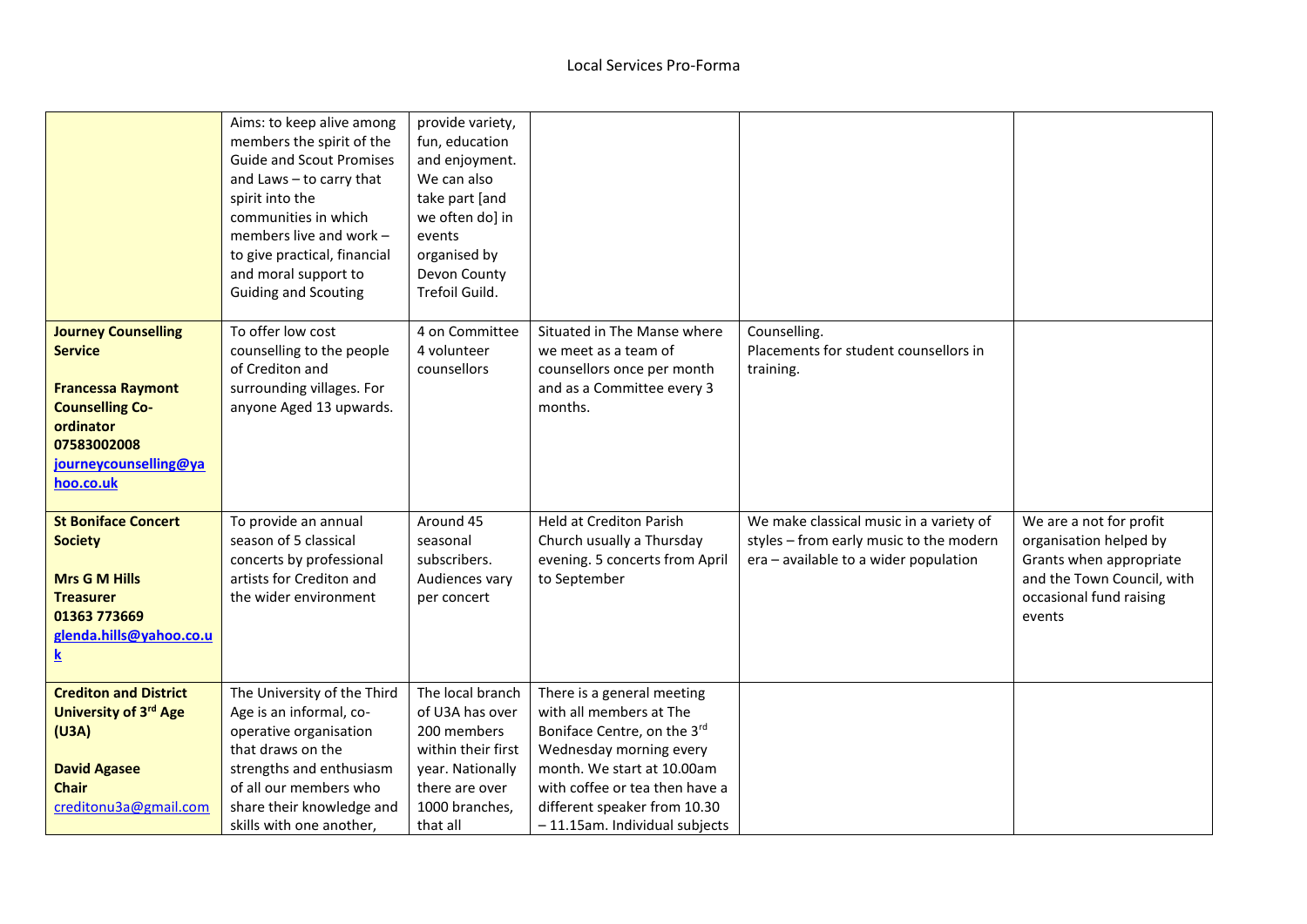|                            | the aim of the            | members can     | have a leader and we meet at  |                                          |  |
|----------------------------|---------------------------|-----------------|-------------------------------|------------------------------------------|--|
|                            | organisation is to        | join in with if | each others houses to share   |                                          |  |
|                            | encourage the             | they are out of | our knowledge and             |                                          |  |
|                            | advancement of            | their own area. | enthusiasms. Full details can |                                          |  |
|                            | 'education' with adults   |                 | be found on our website       |                                          |  |
|                            | who are no longer in full |                 | u3asites.org.uk/crediton;     |                                          |  |
|                            | time employment in a      |                 |                               |                                          |  |
|                            | friendly and welcoming    |                 |                               |                                          |  |
|                            | environment. The          |                 |                               |                                          |  |
|                            | additional purpose is to  |                 |                               |                                          |  |
|                            | encourage social          |                 |                               |                                          |  |
|                            | interaction and support   |                 |                               |                                          |  |
|                            | and also provides the     |                 |                               |                                          |  |
|                            | opportunity to pursue an  |                 |                               |                                          |  |
|                            | interest or develop their |                 |                               |                                          |  |
|                            | knowledge with like-      |                 |                               |                                          |  |
|                            | minded people             |                 |                               |                                          |  |
| <b>Haywards Primary</b>    | Primary School education  | 370 pupils and  | Daily, term time              | Education from Year $1 - Y6$ (4-11)      |  |
| <b>School</b>              |                           | 70 staff        |                               | Hall/meeting room for hire - competitive |  |
|                            |                           |                 |                               | rates                                    |  |
| <b>Andy Smith</b>          |                           |                 |                               | Solihull parenting courses               |  |
| <b>Head teacher</b>        |                           |                 |                               |                                          |  |
| 01363 772970               |                           |                 |                               |                                          |  |
| office@haywards.devon      |                           |                 |                               |                                          |  |
| .sch.uk                    |                           |                 |                               |                                          |  |
|                            |                           |                 |                               |                                          |  |
|                            |                           |                 |                               |                                          |  |
|                            |                           |                 |                               |                                          |  |
|                            |                           |                 |                               |                                          |  |
| <b>Involve Voluntary</b>   | To support and promote    | 4 members of    | N/A Services are available    | Capacity building support to existing    |  |
| <b>Action in Mid Devon</b> | community action          | staff. Turnover | Tues - Thurs 9.30 - 2.30 pm   | groups or individual who wish to start a |  |
|                            | throughout Mid Devon      | c: £46k         |                               | group on a one to one basis              |  |
| <b>Karen Nolan</b>         | through developing the    | Members         |                               | Workshops and forums for voluntary       |  |
| <b>Chief Officer</b>       | capacity, skills and      | 9groups 115,    |                               | sector/community groups                  |  |
| 01884 255734               | knowledge of community    | contacts 405    |                               | Information and advice                   |  |
| karen@involve-             | groups, connecting groups | groups and      |                               | Website with tools                       |  |
| middevon.org.uk            | to facilitate and promote | organisations   |                               | Website for volunteering opportunities   |  |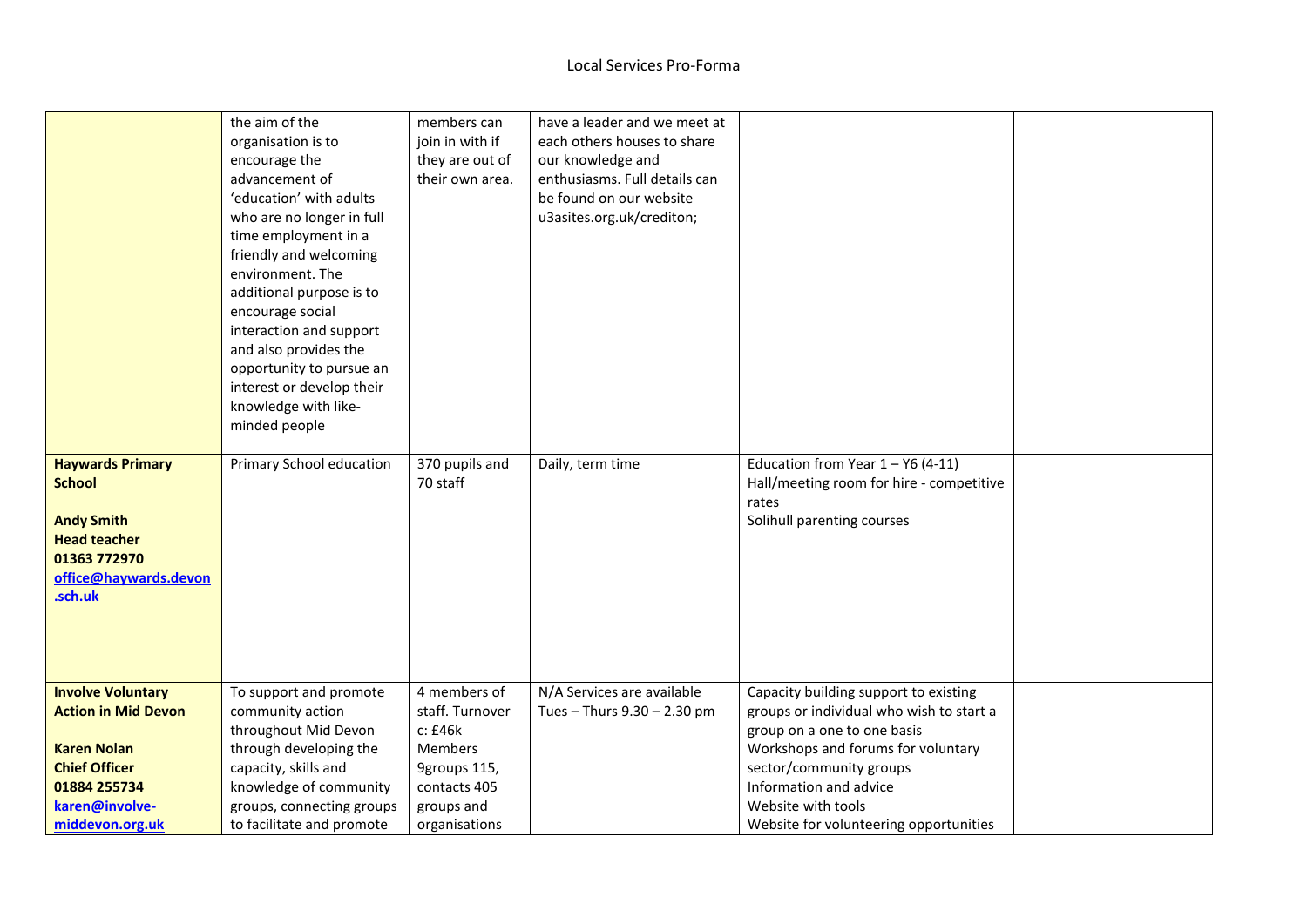|                                                                                                                        | joint working; to build the<br>influence of the sector and<br>help individuals become<br>active citizens                                                                                                                                                                                                                                                 | delivering<br>service in Mid<br>Devon of which<br>159 are local<br>groups for<br>Crediton and<br>surrounding<br>areas                                                                                                                                                |                                                                                             | Support to individuals who wish to<br>become active citizens through<br>volunteering<br>Printing services for local groups<br>Information and intelligence about the<br>not for profit sector                                                                                                                                                                                                                                                                                                                                                                                                                                                                      |  |
|------------------------------------------------------------------------------------------------------------------------|----------------------------------------------------------------------------------------------------------------------------------------------------------------------------------------------------------------------------------------------------------------------------------------------------------------------------------------------------------|----------------------------------------------------------------------------------------------------------------------------------------------------------------------------------------------------------------------------------------------------------------------|---------------------------------------------------------------------------------------------|--------------------------------------------------------------------------------------------------------------------------------------------------------------------------------------------------------------------------------------------------------------------------------------------------------------------------------------------------------------------------------------------------------------------------------------------------------------------------------------------------------------------------------------------------------------------------------------------------------------------------------------------------------------------|--|
| <b>Boniface Allotments</b><br><b>Association</b><br><b>Penni Tearle</b><br><b>Chairperson</b><br>pennitearle@gmail.com | To create a community of<br>allotment tenants<br>whereby we can share<br>ideas, exchange<br>plants/seeds etc. try and<br>provide help and support<br>when needed and in this<br>way work to make the<br>three allotment sites<br>friendly and welcoming<br>places for people to enjoy                                                                    | Roughly 122<br>people formally<br>members, but<br>this accounts<br>for only one<br>named person<br>per plot                                                                                                                                                          | Occasional informal/social<br>meetings in different<br>locations                            | Any 'services' provided are essentially<br>within the organisation, with the aim of<br>helping each other and maintaining<br>good shared 'growing environments' as<br>per our purpose                                                                                                                                                                                                                                                                                                                                                                                                                                                                              |  |
| <b>Air Cadets</b><br><b>Flt Lt C Myers</b><br><b>Officer Commanding</b><br>01392 664971<br>oc.2469@aircadets.org       | The 3 main aims of the<br>$ATC$ are $-$<br>To promote and<br>encourage among young<br>people a practical interest<br>in aviation and the Royal<br>Air Force. To provide<br>training which will be<br>useful in the Services and<br>civilian life.<br>To foster the spirit of<br>adventure and develop<br>qualities of leadership and<br>good citizenship | The ATC is a<br>nationwide<br>organization for<br>young people<br>aged 12 to 20,<br>whilst the<br>Crediton<br>detachment is<br>part of the main<br>unit based in<br>Exeter. The<br>Crediton DF has<br>some 15 cadets<br>with four, fully<br>trained, adult<br>staff. | The DF meets in College<br>House, QE School on Tuesday<br>evenings from 7pm until<br>8:45pm | Air Cadets, both male and female, aged<br>12 to 18 get the opportunity to<br>participate in a range of activities<br>$including -$<br>Flying and Gliding, Marksmanship<br>Shooting, Sports, Camping and<br>Expeditions, visits to RAF Stations.<br>Cadets participate in The Duke of<br>Edinburgh's Awards and can gain BTEC<br>and Radio qualifications, as well as<br>Leadership and Teamwork training.<br>No cadet ever leaves the Air Cadets<br>without making some improvement to<br>their confidence, leadership, judgment,<br>and the ability to think on their feet - all<br>of which are essential attributes in<br>today's competitive academic and work |  |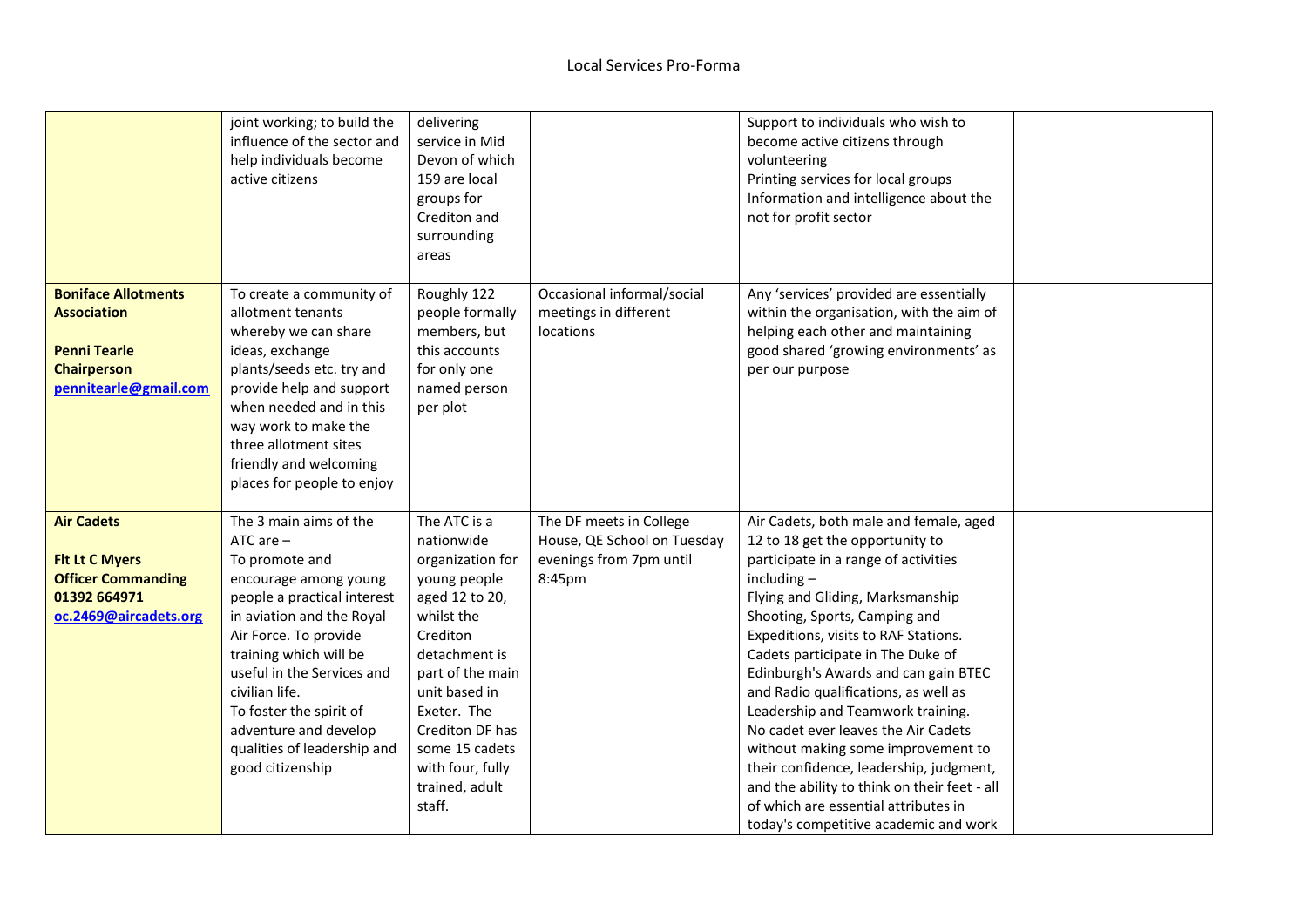|                                |                             |                  |                               | environments.                              |                              |
|--------------------------------|-----------------------------|------------------|-------------------------------|--------------------------------------------|------------------------------|
| <b>Tiverton &amp; District</b> | We are a local charity      | 2,442            | held quarterly usually in the | Our three main services are:               | Our vision - To help support |
| <b>Community Transport</b>     | whose transport services    | members/users    | <b>Tiverton Management</b>    | Ring and Ride - This service operates      | individuals in the whole of  |
| <b>Association</b>             | are aimed at increasing     | <b>TDCTA</b> is  | Committee meeting are         | five days a week, Monday to Friday         | the Mid Devon area to have   |
|                                | the independence,           | recognised as    | office.                       | using fifteen seated accessible            | unhindered access to a       |
| <b>Faye Ashton</b>             | mobility and peace of       | one of the key   |                               | minibuses with paid drivers. It offers a   | variety of accessible        |
| <b>CEO</b>                     | mind of older and disabled  | partners in      |                               | door to door service from designated       | transport options, enabling  |
| 01884 242099                   | people; helping to combat   | transportation   |                               | areas on certain days allowing residents   | them to enjoy a full and     |
| 01363 773303                   | the problems of loneliness  | solutions,       |                               | the opportunity to access shops and        | active life while continuing |
| faye.ashton@tdcta.org.         | and isolation.              | offering         |                               | other public facilities. There are         | to live in their local       |
| uk or                          | Our Aims                    | fourteen         |                               | currently two Ring and Ride buses. All     | community.                   |
| office@creditoncommu           | • The aim of Tiverton and   | different        |                               | passengers pay a fare.                     |                              |
| nitytransport.org.uk           | <b>District Community</b>   | services,        |                               | Voluntary Car Scheme - This service        | Our Volunteers have very     |
|                                | Transport is to improve     | employing        |                               | utilises volunteers using their own        | kindly dedicated 12,590      |
|                                | social inclusion for the    | fifteen          |                               | vehicles, collecting eligible passengers   | hours to help run many of    |
|                                | inhabitants of Tiverton.    | members of       |                               | from their home and taking them to         | our schemes. Based on a      |
|                                | Crediton and its            | staff and having |                               | their required destinations for health     | national minimum wage,       |
|                                | neighbouring parishes       | over 60          |                               | appointments and social inclusion          | this amount of hours         |
|                                | through the provision of a  | volunteers       |                               | activities. Requests are also made from    | equates to over £90,000      |
|                                | community transport         | helping with the |                               | local organisations for their client group | donated in time. Without     |
|                                | service for those who are   | work.            |                               | with specific transport needs to attend    | our amazing volunteers we    |
|                                | in need of such service     | Throughout this  |                               | day care services and other social         | would simply not be able to  |
|                                | because of age, sickness,   | year we          |                               | functions. This service is available seven | achieve anywhere near the    |
|                                | disability (mental or       | completed        |                               | days a week. All passengers are charged    | amount of journeys we        |
|                                | physical), poverty,         | 21,204           |                               | a fee based on their mileage.              | currently undertake.         |
|                                | isolation or because of the | journeys,        |                               |                                            |                              |
|                                | lack of availability of     | carrying in      |                               | Wheelchair Accessible Vehicle - This       | The services we provide are  |
|                                | adequate and safe public    | excess of 45,398 |                               | service is designed to complement both     | ever increasing and          |
|                                | transport.                  | passengers,      |                               | the Ring and Ride service and the          | becoming more important      |
|                                | • To provide, promote and   | many of them     |                               | voluntary car scheme. These vehicles       | to people due partly to our  |
|                                | co-ordinate suitable        | would have       |                               | have the capacity to carry 1-11            | geographical position but    |
|                                | transport for individuals,  | otherwise been   |                               | passengers (depending on vehicle type)     | also to the ageing           |
|                                | charitable organisations    | unable to access |                               | or two wheelchair passengers and           | population and economic      |
|                                | and groups or individuals   | the shops and    |                               | seated passengers in differing             | climate.                     |
|                                | in order to increase        | services in the  |                               | combinations. Currently we have three      | The 3 main urban             |
|                                | independence, mobility,     | Mid Devon area   |                               | paid drivers. All passengers are charged   | concentrations for services, |
|                                | social inclusion,           | covering         |                               | a fee based on their mileage.              | facilities and employment    |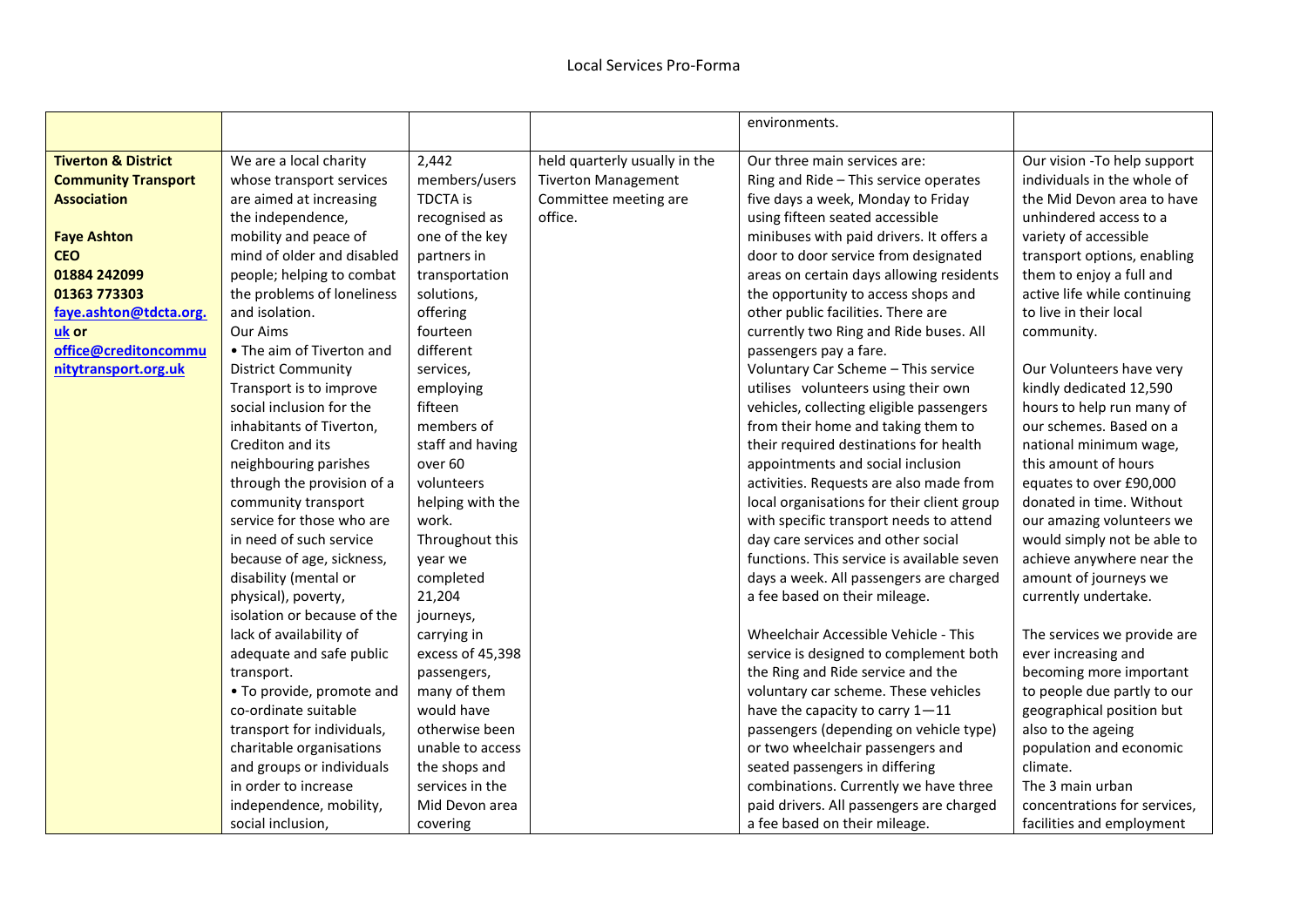| opportunities and to        | 299,847 miles. | In addition to our core functions we also  | within Mid Devon are the       |
|-----------------------------|----------------|--------------------------------------------|--------------------------------|
| improve access to local     |                | provide these subsidiary services:-        | market towns of Crediton,      |
| services and facilities.    |                | Shopmobility - is a scheme which           | Cullompton and Tiverton.       |
| • To increase the           |                | enables people with limited mobility to    | Access to these urban areas    |
| sustainability of other     |                | access the town centre facilities. The     | is becoming paramount for      |
| charitable organisations    |                | provision of a shopmobility service to     | people living in rural         |
| and bodies engaged in       |                | the Tiverton town centre and a long        | settings due to the loss of    |
| promoting the relief of     |                | term compact scooter / wheelchair hire     | many local village services.   |
| poverty and social          |                | available in Crediton upon request.        | There are a plethora of rural  |
| exclusion amongst such      |                | Community minibus hires - One 11           | villages in Mid Devon          |
| persons by providing        |                | seater and one 6 seater fully accessible   | without their own Post         |
| suitable transport to       |                | minibus available to hire to local         | Office or shop let alone       |
| enable access to services   |                | community or voluntary groups to           | Doctor surgery, petrol         |
| provided by those           |                | organise journeys and days out. All hires  | station or banking facilities. |
| organisations.              |                | include the services of a professional     | The number of parishes with    |
| • To ensure equal access    |                | driver.                                    | access to a daily bus service, |
| opportunities to our        |                | Information and assistance $-$ on          | food shop and Post Offices     |
| services for all eligible   |                | transport issues for both the general      | in Mid Devon all decreased     |
| residents in the Mid        |                | public and other local groups and          | in recent years.               |
| Devon area.                 |                | organisations.                             | The population of older        |
| • To help people with       |                | School transport - taking children to      | people in the Mid Devon        |
| transport solutions, whilst |                | local schools on behalf of the education   | area is ever increasing and    |
| working closely with other  |                | department.                                | will continue to do so         |
| organisations and           |                | Transport to day care - providing a        | according to Mid Devon         |
| community groups in         |                | transport provision service for Age UK,    | District Council by 2033,      |
| order to promote            |                | Age Concern & The Rowell Centre.           | 89% of the population will     |
| sustainable partnerships,   |                | Passenger Club - outings are arranged      | be over 65 and 190%            |
| ensuring that we are able   |                | every Saturday from Tiverton and           | growth in those over 85.       |
| to offer affordable and     |                | Tuesdays and Thursdays from Crediton,      | Frail, elderly, disabled and   |
| sustainable transport for   |                | taking passengers to various tourist       | rurally detached people        |
| those most vulnerable for   |                | attractions thus assisting in combating    | benefit from our services by   |
| many years to come and      |                | social exclusion.                          | enabling them to make the      |
| help those who suffer       |                | Hospital transport provision - providing   | most of their local            |
| from isolation.             |                | professional drivers using accessible      | environment, our schemes       |
|                             |                | vehicles transporting hospital patients to | ensure that these people       |
| Our Objectives              |                | and from Tiverton Community hospital.      | are able to engage in social   |
| • To provide options for    |                | Telephone befriending service - Hello      | activities, encouraging more   |
| people to access medical    |                | Project                                    | people to get out and about    |